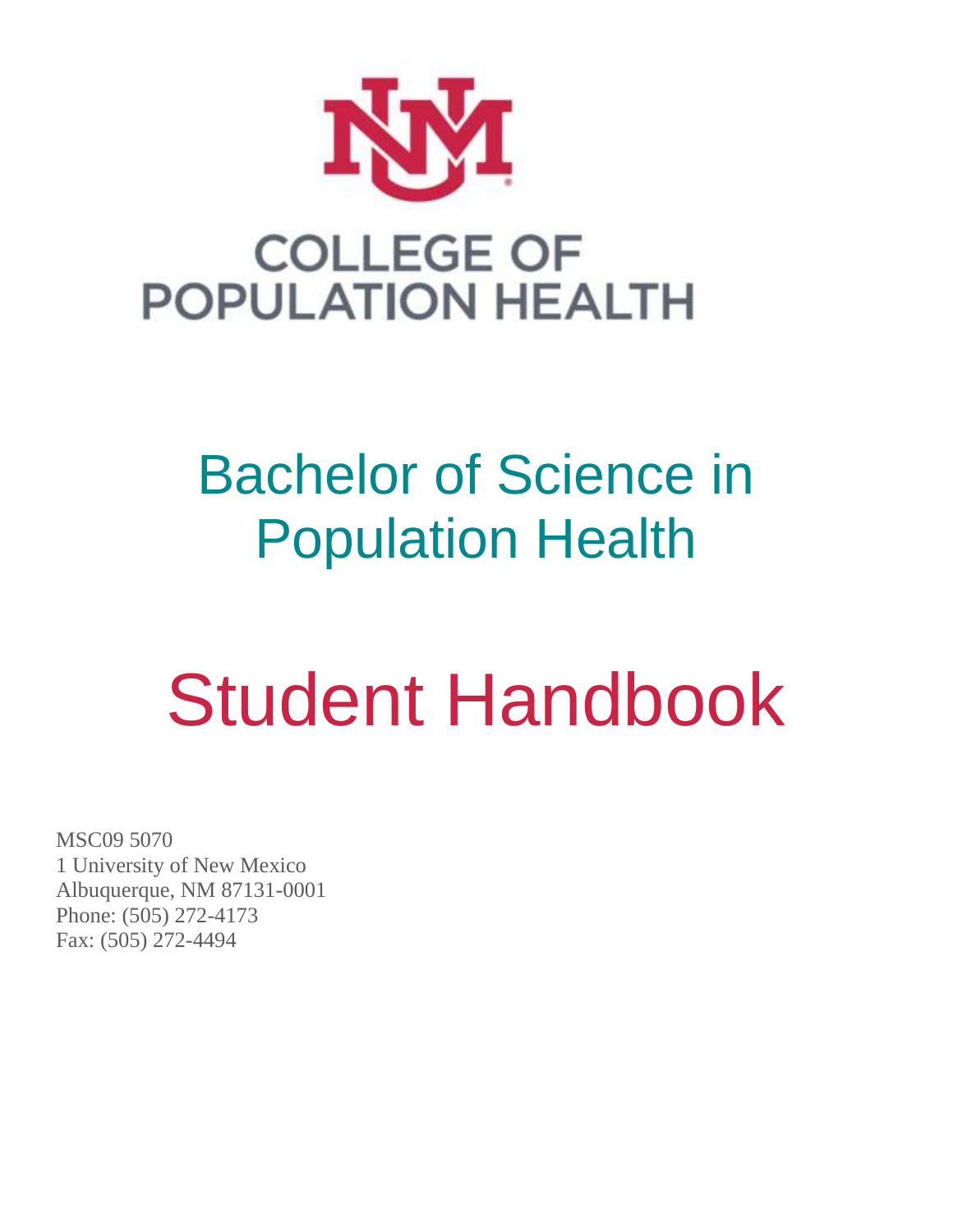# **Table of Contents**

| A.             |  |  |
|----------------|--|--|
| <b>B.</b>      |  |  |
| $\mathbf{C}$ . |  |  |
| D.             |  |  |
| Е.             |  |  |
| F.             |  |  |
|                |  |  |
|                |  |  |
|                |  |  |
| A.             |  |  |
| В.             |  |  |
| $\mathbf{C}$ . |  |  |
| D.             |  |  |
| Е.             |  |  |
| F.             |  |  |
| G.             |  |  |
| H.             |  |  |
| I.             |  |  |
|                |  |  |
| A.             |  |  |
| <b>B.</b>      |  |  |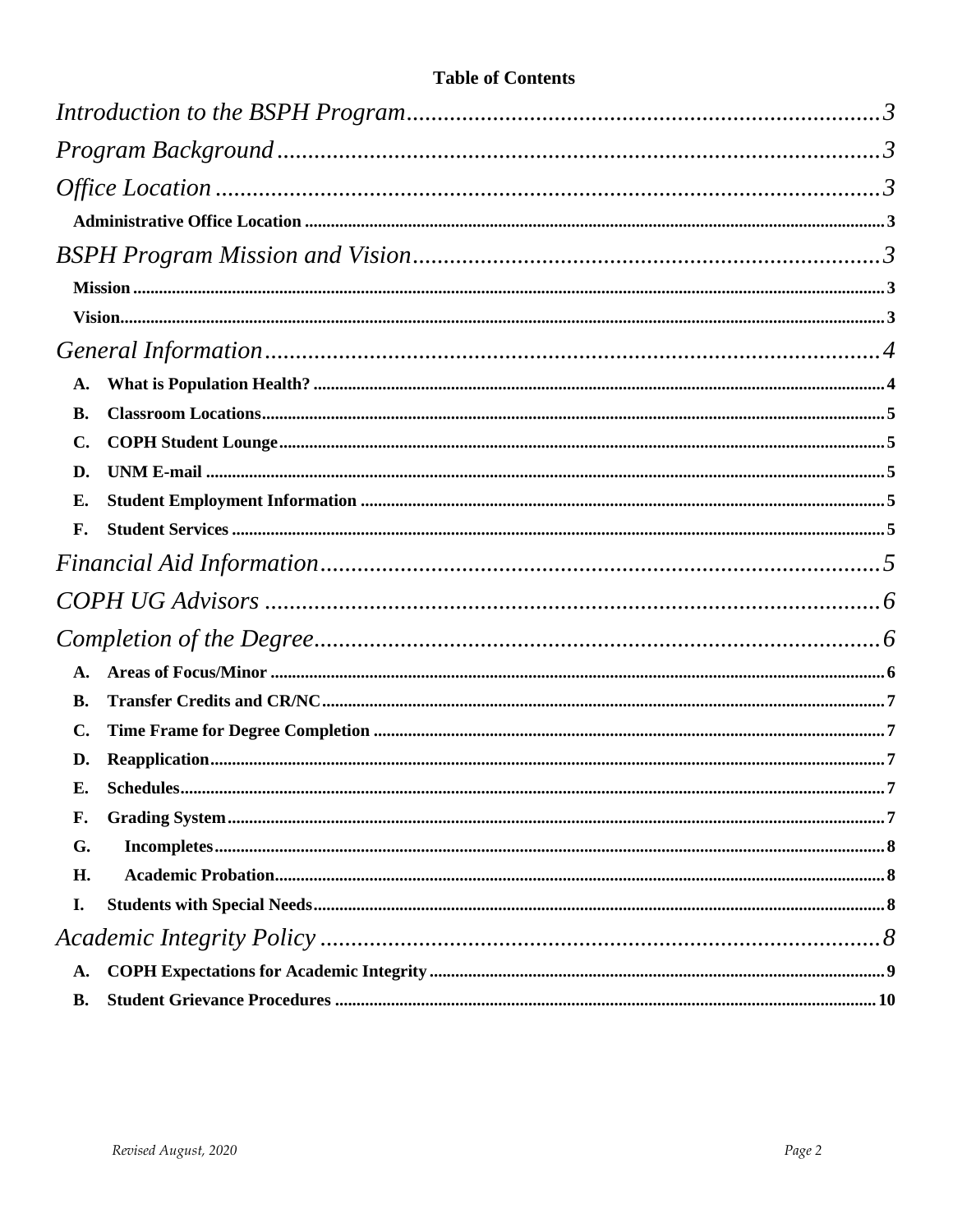### <span id="page-2-0"></span>**Introduction to the BSPH Program**

#### *Welcome to the Bachelor of Science in Population Health (BSPH) Program in the College of Population Health (COPH) at the University of New Mexico Health Sciences Center (UNM HSC).*

The purpose of this handbook is to provide students with information they will need during their degree progress. While many questions will be answered in this handbook, each student is unique and we realize many questions and issues could arise that are not covered here. Students should contact the sr. academic advisor, student success manager or the COPH Director of Undergraduate Programs for additional assistance. Further, the information here is a supplement to the [UNM Pathfinder.](https://pathfinder.unm.edu/) Students should review the Pathfinder for more information to answer any questions.

#### <span id="page-2-1"></span>**Program Background**

The BSPH Program began in the fall semester of 2016 within the College of Population Health as the second of its kind and the first to offer a bachelor's degree in population health. It began with 3 students and has expanded to over 100 and currently accepts new students each semester on a rolling admissions basis.

#### <span id="page-2-2"></span>**Office Location**

#### <span id="page-2-3"></span>**Administrative Office Location**

University of New Mexico College of Population Health 2400 Tucker NE Room 165 MSC09 5070 Albuquerque, NM 87131-5267 Phone: (505) 272-4173 FAX: (505) 272-4494

#### <span id="page-2-4"></span>**BSPH Program Mission and Vision**

#### <span id="page-2-5"></span>**Mission**

In the context of the University of New Mexico's tradition of liberal arts and sciences, the Bachelor of Science in Population Health program will emphasize critical thinking, analysis for decision-making, technical knowledge, cross-cultural practice, and information synthesis, to ensure students acquire practical skills to address population health issues and trends in New Mexico, the nation, and globally.

#### <span id="page-2-6"></span>**Vision**

The Bachelor of Science in Population Health program strives to be a regional leader in undergraduate Population Health education. The program will enable students to think analytically and creatively, to improve the public's health. The program will graduate students who practice in diverse fields of population health and bring informed and evidence-based viewpoints and solutions to population health issues affecting New Mexico and society at large.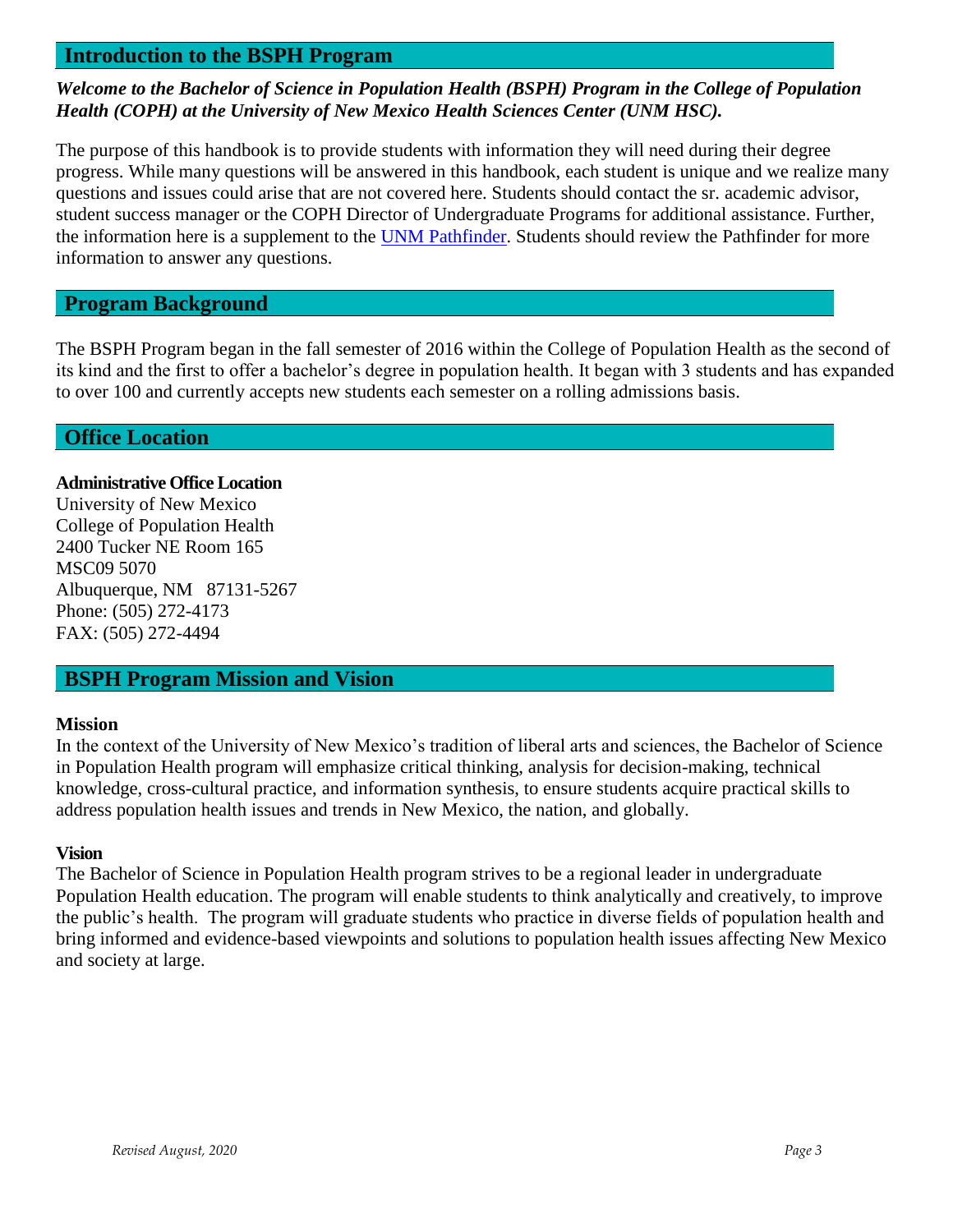# <span id="page-3-0"></span>**General Information**

#### <span id="page-3-1"></span>**A. What is Population Health?**

Population health is a "systems-based approach" to improving health outcomes by addressing social determinants of health within a framework that includes the individual, social network, cultural/community, systems of care, and policy levels. Population health embraces a multi-system understanding of the contexts of health and disease of diverse populations. Growing out of the combined legacies of public health and medicine; placing emphases on social determinants, population health encourages partnerships between health systems and community organizations to achieve their mutual goal to improve health equity and social justice. Students of population health science must attain a broad set of competencies, including epidemiology, the social and behavioral intervention and prevention sciences, "health equity in all" policy analyses, quantitative and qualitative analytic methods, population health management, finance and economics, data systems, decision science, and environmental health. The UNM HSC College of Population Health embraces our public and social responsibility to work in partnership with communities, neighborhood organizations, non-profit and government agencies, the private sector, health systems, and policy entities, including tribes, local and state governments, to improve health of the diverse populations of New Mexico, the Southwest, the U.S.-Mexico border, and tribal sovereign nations.

From big-picture thinkers wanting to solve global health problems to students aspiring to create healthy outcomes in their own neighborhoods, becoming a student at UNM Health Sciences Center's newest college is an exciting and promising career opportunity. Population health is the essence of trans-disciplinary science - not solely the combination of multiple disciplines, but rather a new science focused on answering complex questions about the sources of health and the causes of illness and disability.

The discipline:

- Focuses on health improvement within populations.
- Produces integrated knowledge and action regarding the societal, behavioral, biological and organizational system causes of health and disease. It also examines what creates health risks and what policies, health systems and public health practices are effective in curbing those risks.
- Requires innovations in approaches to reducing disparities and improving population health.
- Requires technological solutions to grass roots problems.
- Will find practitioners and scientists from different backgrounds to come together and transcend the limits of their knowledge and expertise to create this new discipline.

Graduates will develop skills to promote the health of populations in a variety of domains that comprise the continuum from wellness to health care, from health systems to community systems, from health policy to community policies, and from economic theory to economic practices. They will find jobs in varied fields, including:

- Business
- **Informatics**
- Engineering
- Architecture and planning
- Law
- Medicine
- Community advocacy
- Political organizations
- Policy analysis and evaluation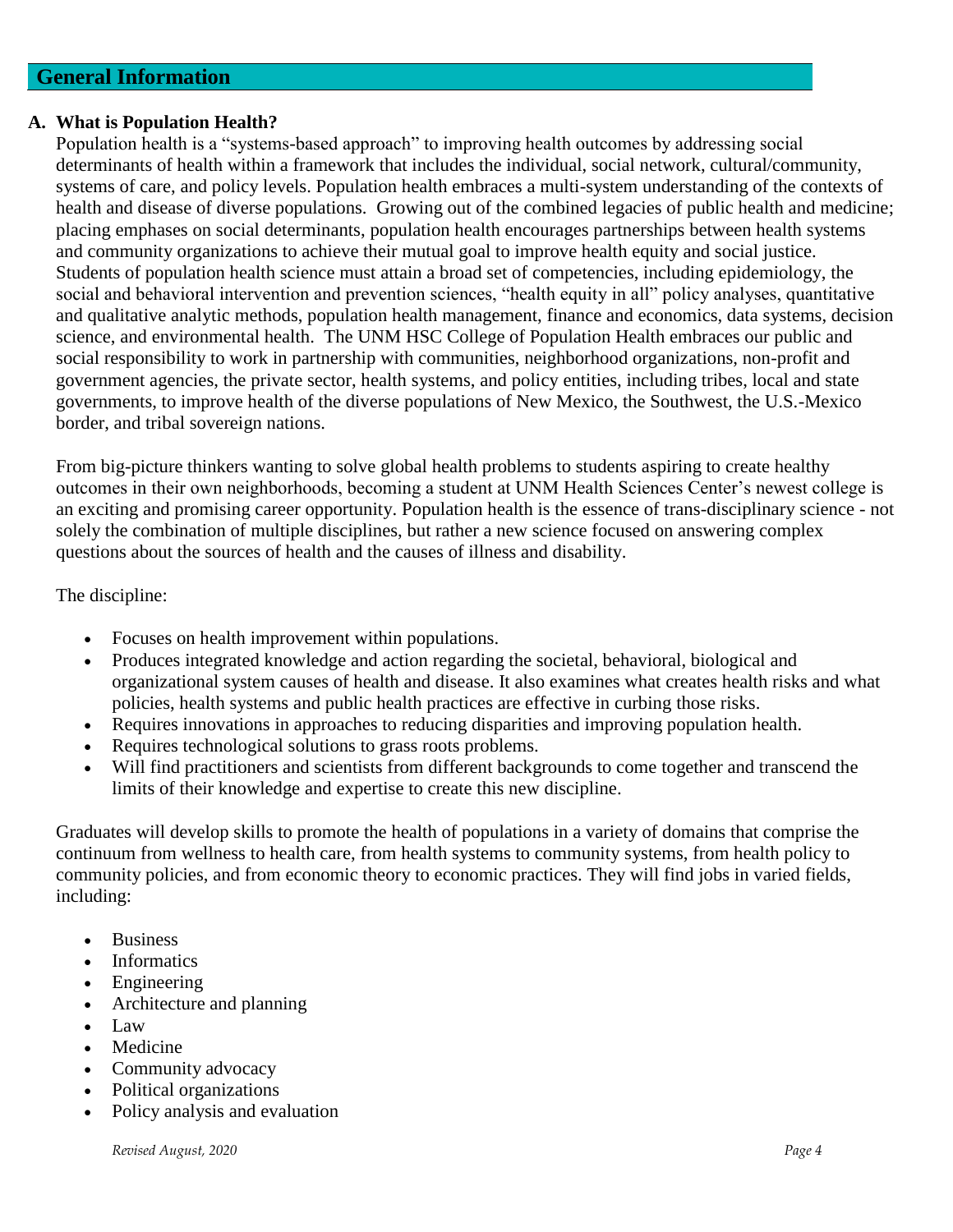Disaster preparedness

#### <span id="page-4-0"></span>**B. Classroom Locations**

Classes and computer labs are held on UNM's central campus and north campus.

#### <span id="page-4-1"></span>**C. COPH Student Lounge**

All admitted students are given access to the Student Lounge located in Room 171 of the Family Medicine Building. The lounge provides a space where students can study, have meetings, or just have a quiet place of their own. Access to the lounge is during normal business hours, 8:00am -5:00pm Monday-Friday.

The student lounge contains computer and office equipment, and all students are urged to safeguard that equipment by ensuring that the doors are locked when they leave the premises. There are two computers available in the student lounge. The computers are equipped with current software such as Windows, Microsoft Office and STATA. Students also have access to the Internet and e-mail using the computers.

#### <span id="page-4-2"></span>**D. UNM E-mail**

Students must have an active UNM e-mail account and ensure that this e-mail address is updated in LoboWeb. Pertinent information regarding the COPH and BSPH Program is sent to students using their e-mail addresses including upcoming events, information on jobs, student status, requests for additional information, assistantships, financial aid and other items. Students should make sure to share their preferred e-mail address with the sr. academic advisor. All students are urged to check their emails regularly.

#### <span id="page-4-3"></span>**E. Student Employment Information**

#### Student Employment and Assistantships

During the course of the year, student employment and assistantship opportunities may be available to qualified COPH students. Notices regarding these opportunities are forwarded to students through email and posted on the COPH bulletin boards.

#### <span id="page-4-4"></span>**F. Student Services**

The University of New Mexico provides a number of student resources such as the Center for Academic Program Support [\(CAPS\)](http://caps.unm.edu/), Student Health and Counseling [\(SHAC\)](http://shac.unm.edu/) and [LoboRESPECT.](http://loborespect.unm.edu/http:/loborespect.unm.edu/) Click on the [link](https://dos.unm.edu/resources/index.html) for more resources.

# <span id="page-4-5"></span>**Financial Aid Information**

#### **Student Employment**

During the course of the year, student employment positions are available to qualified BSPH students through faculty research and educational funding sources. Notices regarding assistantship opportunities are forwarded to students through email and posted on the BSPH bulletin boards.

#### **Scholarships**

Scholarship opportunities are forwarded to students via e-mail. It is important to check the financial aid website for additional scholarship opportunities.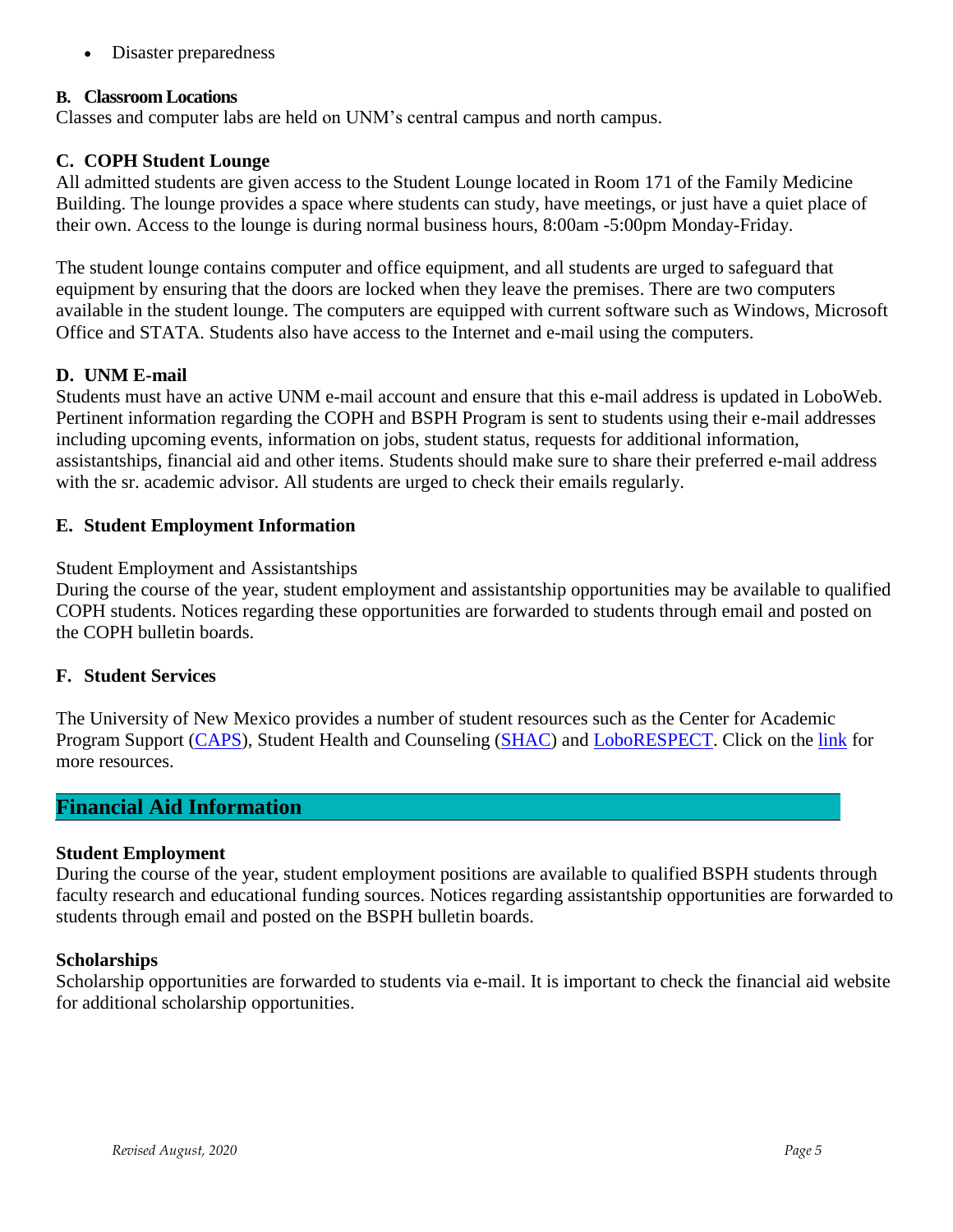# <span id="page-5-0"></span>**COPH UG Advisors**

Daniel Noriega-Lucero, BA Pamela Sedillo, BS Sr. Academic Advisor Student Success Manager Room 165 Room 179 Telephone: 505.272.0595 Telephone: 505.272.1917 Fax: 505.272.4494 Fax: 505.272.4494 Email: [dnoriegalucero@salud.unm.edu](mailto:dnoriegalucero@salud.unm.edu) Email: [psedill1@salud.unm.edu](mailto:psedill1@salud.unm.ed)

Gayle Garcia Admissions Advisor Room 165 Telephone: 505.272.3982 Fax: 505.272.4494 Email: [garciag@salud.unm.edu](mailto:garciag@salud.unm.edu) 

# <span id="page-5-1"></span>**Completion of the Degree**

The BS in Population Health degree is granted to students upon fulfillment of the following:

- 1. Completion of 120 credit hours of course work of the prescribed [curriculum.](http://coph.unm.edu/assets/doc/bs-degree-requirements.pdf)
- 2. Completion of the UNM core curriculum.
- 3. Completion of at least 42 credit hours of upper-division course work numbered 300 or above.
- 4. Compliance with the minimum residence requirements, as stated in the *[Undergraduate Program](http://catalog-devl.unm.edu/catalogs/2016-2017/undergrad-program.html)  [in the UNM Catalog](http://catalog-devl.unm.edu/catalogs/2016-2017/undergrad-program.html)*.
- 5. Areas of focused study are optional, and credit hours may vary from 12-21 hours, depending on the selected topic.

Maintenance of an overall course GPA of 2.0 is required to maintain in good standing with the COPH.

It is the student's responsibility to ensure that the general University requirements and due dates have been met for graduation. Students who plan to graduate should consult the UNM Graduation webpage [\(https://graduation.unm.edu/\)](https://graduation.unm.edu/), meet with the sr. academic advisor and/or student success manager or director of undergraduate programs if they have questions.

#### <span id="page-5-2"></span>**A. Areas of Focus/Minor**

Areas of focused study are optional but encouraged. The area of focus is designed to provide students with additional knowledge and skills that will augment their Population Health core courses. Credit hours may vary from 12-18 hours, depending on the selected topic. Existing UNM minors may serve as a student's area of focus. In this case, students are to secure advising from the UNM academic unit offering the minor of interest and follow those curricular requirements for the minor. Examples include but are not limited to: Biostatistics; Built Environment; Community Health Education; Disaster Medicine; Environmental Health; Exercise Science; Health Economics; Health Information Systems; Health Policy; Nutrition. Students should meet with faculty to explore content that could serve as the area of focus.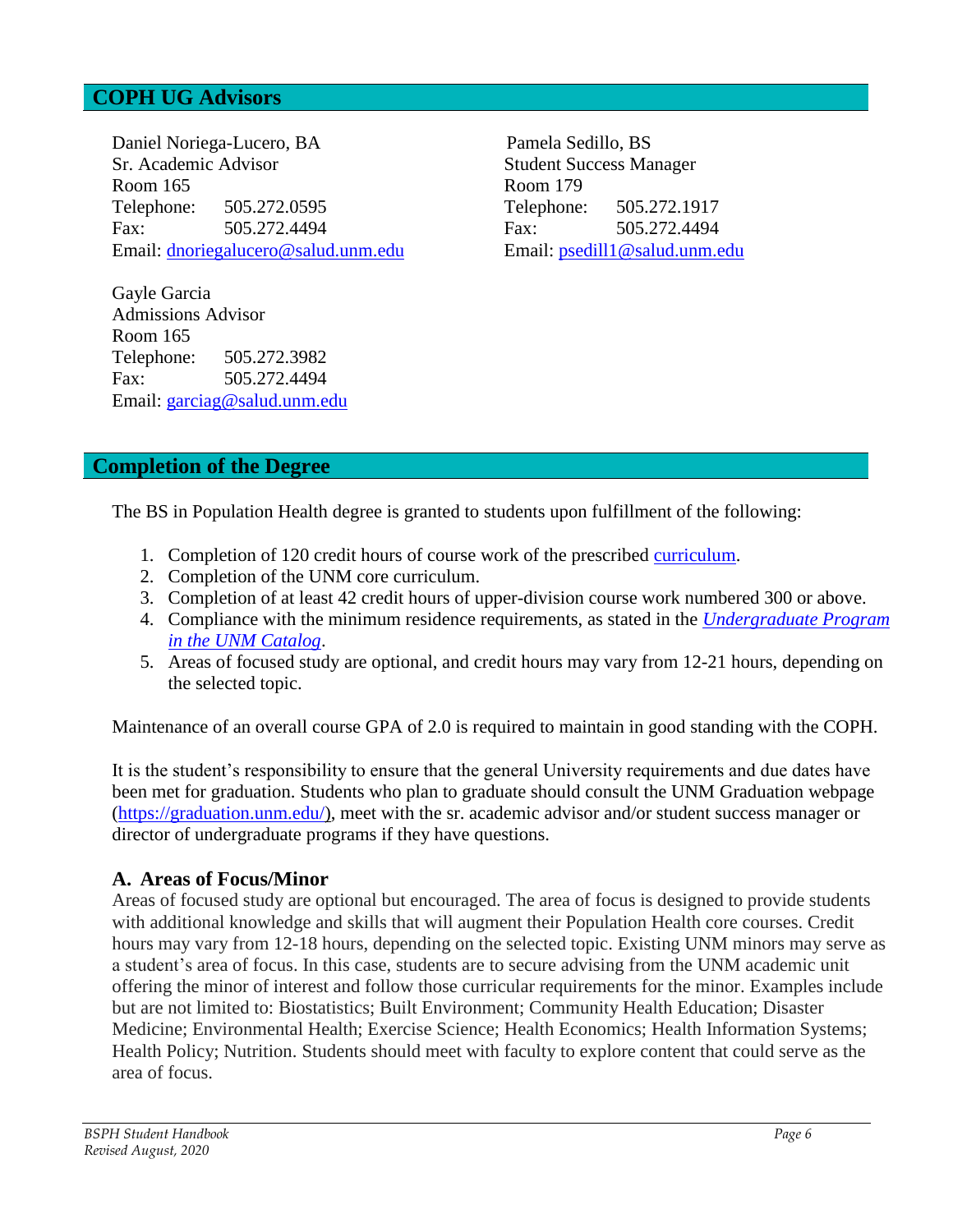Further, a student may propose their own tailored area of focus that they create and propose in writing to the director of undergraduate programs for her/his approval. Students are required to meet with the director to discuss the proposal in advance of the written submission. Students are also encouraged to seek counsel and guidance in framing the area of focus from faculty in COPH and across the UNM campus.

# <span id="page-6-0"></span>**B. Transfer Credits and CR/NC**

[Transfer course equivalences](https://admissions.unm.edu/future_students/transfer-course-equivalencies.html) are important for those who have completed courses at other institutions that they desire to be considered for credit at UNM. [Follow this link](https://admissions.unm.edu/future_students/transfer.html) (https://admissions.unm.edu/future\_students/transfer.html) for information on transfer credits and how to request them to be considered.

NOTE: Students may not transfer any course that has been used to meet the requirements of another degree program. The same course *may not be used* to meet the requirements of two separate degrees.

The College of Population Health will not accept a CR/NC grading option for the required Population Health courses to complete the bachelor's degree.

# <span id="page-6-1"></span>**C. Time Frame for Degree Completion**

Students are given a ten-year period to complete all requirements of the BSPH degree. Students who take more than 10 years from the time of their original admission date to complete their BSPH degree, must conform to the catalog in effect in the semester in which they intend to graduate.

# <span id="page-6-2"></span>**D. Reapplication**

If the student was previously enrolled as an undergraduate student at UNM and wishes to reapply, they should [follow this link.](https://admissions.unm.edu/future-students/readmission-returning.html)

# <span id="page-6-3"></span>**E. Schedules**

Students will register for their courses prior to the beginning of each semester. Available courses are listed in the UNM schedule of classes by semester and on LoboWeb. Some courses are restricted and permission of the instructor is required. Holds will be placed on the student's file prior to registration for each semester to ensure that they meet with the sr. academic advisor for a degree audit.

#### <span id="page-6-4"></span>**F. Grading System**

All students in the BSPH Program will be expected to maintain a 2.0 GPA. The following grading system is used:

 $A+ = 4.33$  $A = 4.00$ A-  $= 3.67$  $B_{+}$  = 3.33  $B = 3.00$  $B - 2.67$  $C_{+}$  = 2.33  $C = 2.00$  $C- = 1.67$  $D+ = 1.33$  $D = 1.00$  $D- = 0.67$  $F = 0.00$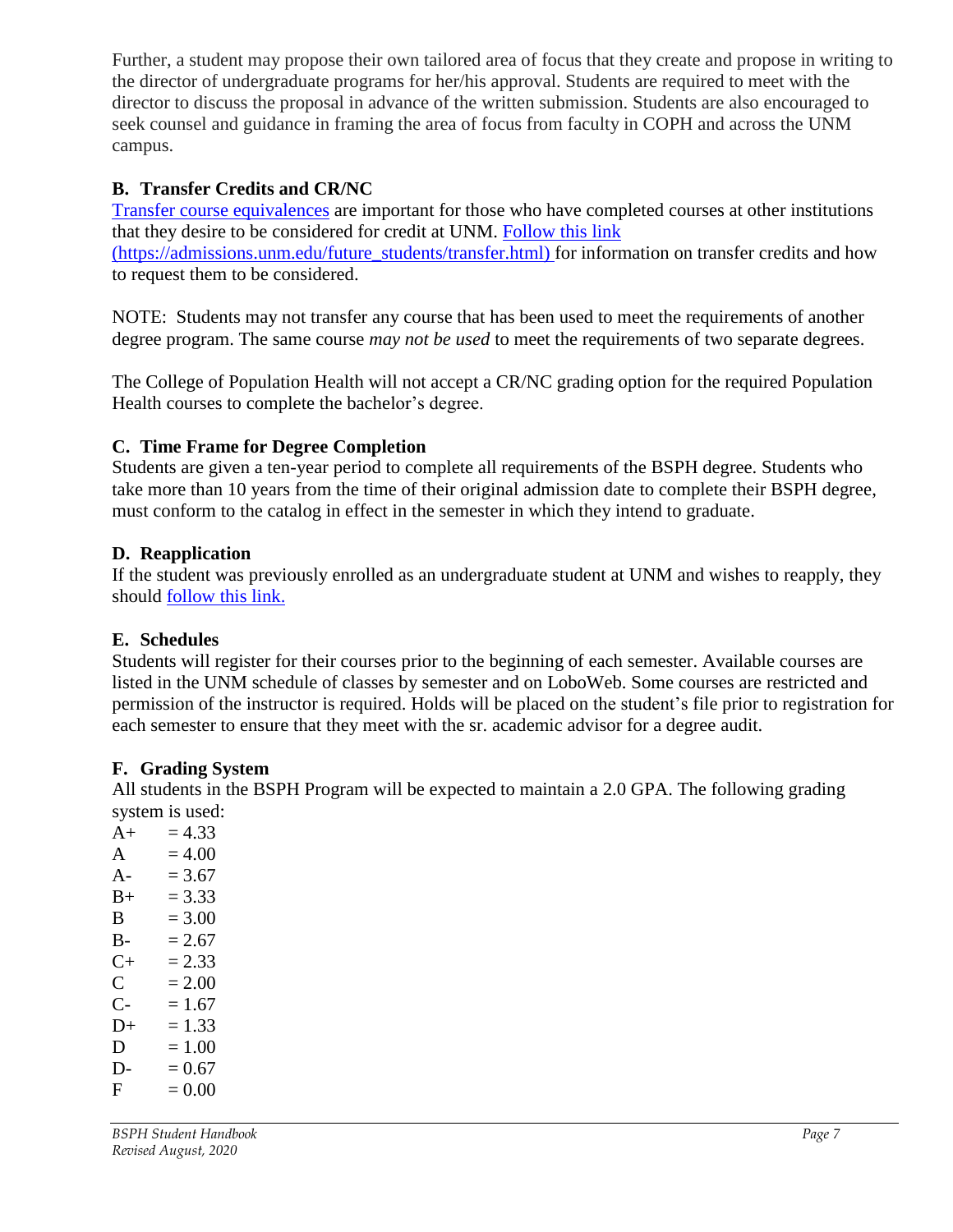# <span id="page-7-0"></span>**G. Incompletes**

A faculty member may choose to give a student an incomplete for a course. The student has 1 year to resolve the incomplete, or it will default to an "F." It is highly recommended that all incompletes are cleared the following semester. It is the student's responsibility to keep track of their incompletes and complete the work. Exceptions may be considered for extenuating circumstances with approval of the instructor, director and the UNM faculty senate. Students are not allowed to graduate with an "I" on their student record.

# <span id="page-7-1"></span>**H. Academic Probation**

Students will be placed on academic probation if their cumulative GPA falls below 2.0. Students on probation are liable for suspension at the end of any semester in which the cumulative grade point average does not rise to 2.00 or better. Students placed on probation may be continued on probation, if they substantially raise the cumulative grade point average and are making reasonable progress in meeting degree requirements. "Substantially raise the cumulative grade point average" is defined as earning a semester grade point average of at least 2.5. "Reasonable progress" is defined as at least onehalf of the student's course load being courses (exclusive of Introductory Studies courses) which apply towards the student's major, minor or group requirements. If these conditions are not met, the student is suspended from the University of New Mexico. More detail is [available here.](https://epac.unm.edu/academic-forms/index.html)

Students are required to earn a minimum grade of C in all Population Health courses 200 and higher. Students who do not meet this minimum in any PH 200 or higher course are required to take the course over. Students have three opportunities to earn the minimum grade of C in any PH 200 or higher course before they will be dismissed from the program.

# <span id="page-7-2"></span>**I. Students with Special Needs**

Students with newly or previously diagnosed disabilities who need accommodations for learning and/or testing will compile, submit, and maintain their documentation through the Accessibility Resources Center on Main Campus. Students who think that they may need such accommodations should first contact Amanda Butrum, who advises students and coordinates these services for the HSC. She is Interim Director of UNM Accessibility Resource Center (277-3506 [https://arc.unm.edu/\)](https://arc.unm.edu/). Ms. Butrum will guide students through the process of acquiring services and suggesting relevant accommodation formats. Please contact her directly at 505-277-3506 or at [ajbutrum@unm.edu.](mailto:ajbutrum@unm.edu) All students should inform their professors as soon as possible so they can help implement the accommodations.

# <span id="page-7-3"></span>**Academic Integrity Policy**

The University *Pathfinder* Policy on Academic Dishonesty can be found at the link below. One purpose of this policy is to clearly delineate mutual expectations of faculty and students and to more clearly define academic dishonesty. <http://pathfinder.unm.edu/>

#### **The** *Pathfinder* **states:**

*Each student is expected to maintain the highest standards of honesty and integrity in academic and professional matters. The University reserves the right to take disciplinary action, up to and including dismissal, against any student who is found guilty of academic dishonesty or otherwise fails to meet the standards. Any student judged to have engaged in academic dishonesty in course work may receive a reduced or failing grade for the work in question and/or for the course. Academic dishonesty includes, but is not limited to, dishonesty in quizzes, tests, or assignments; claiming credit for work not done or done by others; hindering the academic work of other students;*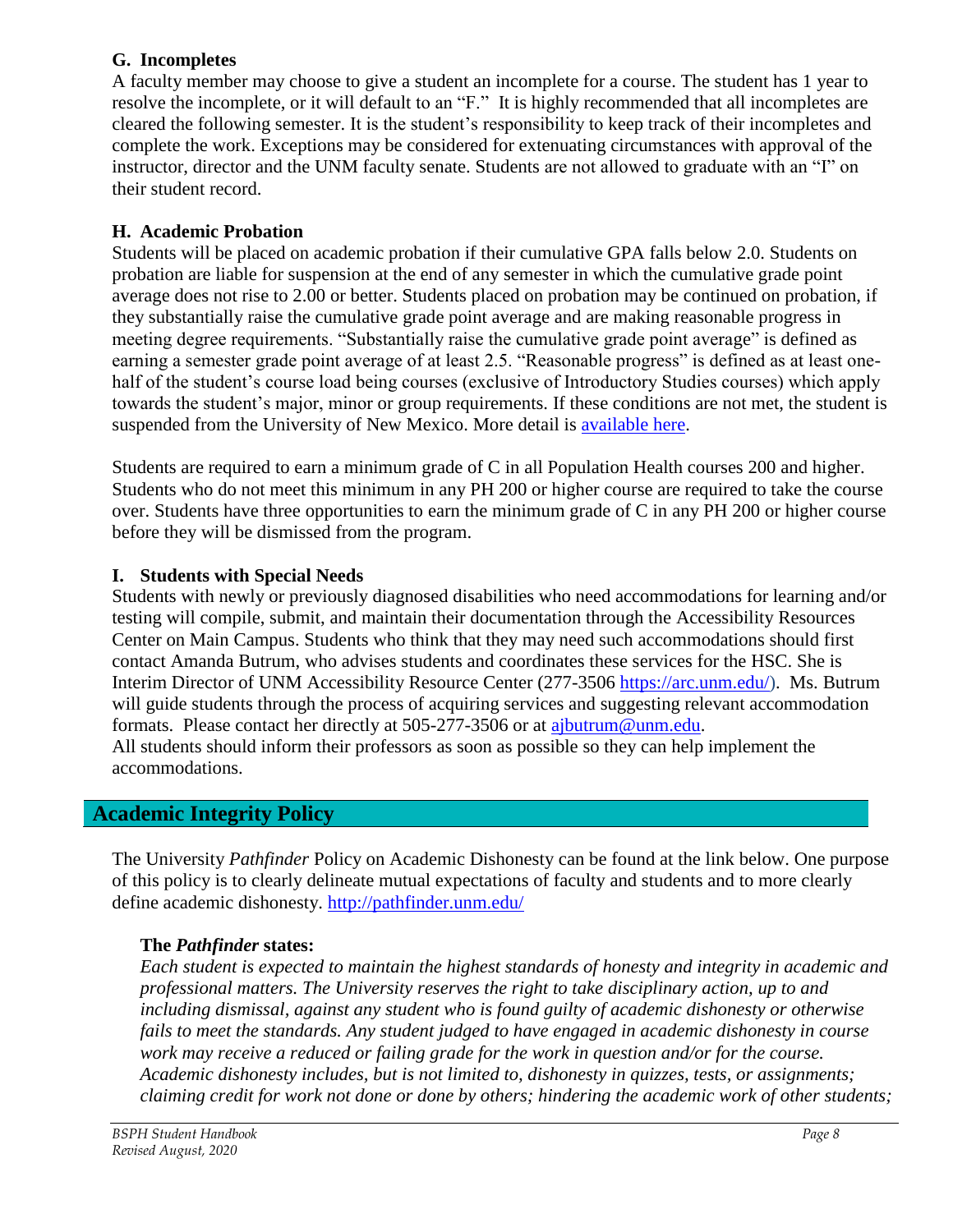*misrepresenting academic or professional qualifications within or without the University; and nondisclosure or misrepresentation in filling out applications or other University records.*

# **The** *Faculty Handbook* **states:**

*When a violation of the regulation occurs in connection with a course, seminar, or any other academic activity under the direction of a faculty member, that faculty member is authorized to take whatever action is deemed appropriate, but no penalty in excess of an "F" in the course and the involuntary withdrawal of the student from the class may be imposed. Whenever this penalty is imposed; the instructor may report the case in full detail in writing to the Dean of Students, who may impose additional sanctions or refer the matter to the Student Conduct Committee for a determination of whether additional sanctions are warranted.*

# <span id="page-8-0"></span>**A. COPH Expectations for Academic Integrity**

- As a community of scholars, it is expected that the course work a student conducts and submits (or presents) will be that of the individual student, unless a student receives prior permission from the instructor to do otherwise. Submitting work as if it is an individual product when it is not is academic dishonesty.
- As a community of scholars, it is expected that students will cite and enclose in quotes any product copied, or materially taken, from others. It is expected that written submissions are those of the student unless otherwise clearly quoted and appropriately cited. Duplicating, in whole or in part, another's work product and submitting that work as if a student had produced it independently is academic dishonesty. Examples include, but are not limited to, duplicating in whole or in part: exams produced by others; paper(s) produced by others (on behalf of the student or not) and whether or not the paper(s) were previously submitted; non-original material obtained from web sites; and/or publications.
- In the absence of a contrary directive from the instructor, students may collaborate, assist, and help each other. Unless a faculty member specifically assigns a group project, all final class projects must be each student's own work and the assistance must be cited (e.g., as personal communication.) All students who knowingly participate in misrepresentation of a student's work will be academically dishonest.
- As a community of scholars, it is expected that faculty and staff will not hinder the academic progress of students in other classes by assisting one or more students in producing and/or submitting group and/or duplicated work as if it were produced independently (by the students when the faculty member can reasonably construe that the work will be evaluated as an individual product). Such behavior violates provisions of the *Faculty Handbook* and will be sanctioned as outlined in the handbook.
- As a community of scholars, it is expected that students will complete examinations without duplicating the exam answers of other students, using course materials or notes or otherwise gaining an unfair advantage over other students who are also taking the exam. Such behavior hinders the academic work of fellow students, claims credit for work done by the student, and is academically dishonest. However, if the exam is expressly designated as open book or take home exam, the use of course materials or notes is allowed.
- As a community of scholars, it is expected that a student will be responsible and discuss resubmissions or research/project continuations with the faculty prior to submitting any potentially redundant work.
- As a community of scholars, it is expected that faculty will clearly state course and exam objectives. If the student believes clarity is lacking, it is the responsibility of the student to request clarification in a timely manner. Faculty should provide clarification in writing whenever possible to avoid misunderstanding(s).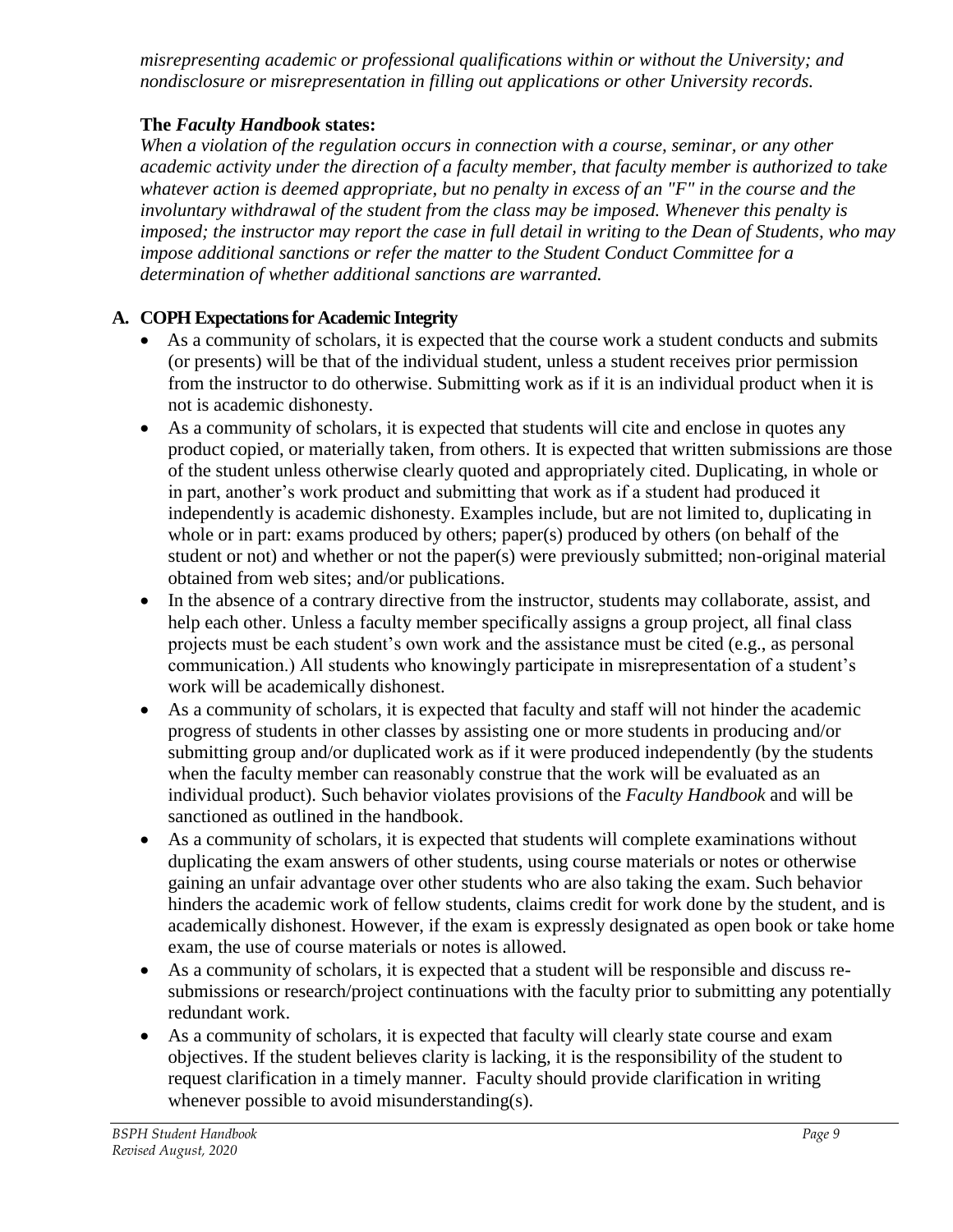- Faculty expect that students will be responsible and discuss re-submissions or research/project continuations with the faculty prior to submitting any potentially redundant work.
- As a community of scholars, it is expected that students maintain the highest standards of honesty and integrity in academic and professional matters. If a student fulfills university expectations of maintaining the highest standards of honesty and integrity in academic and professional matters, yet is having difficulty in a class, the student may expect faculty to consider available options that may assist the student, which may include, but are not limited to: deadline extensions, auditing, incomplete grades, or withdrawals.
- As a community of scholars, it is expected that if a faculty or staff member witnesses or learns of an instance of possible academic dishonesty, he/she should promptly report the incident to the instructor in charge of the class where the alleged academic dishonesty occurred.
- As a community of scholars, it is required that an incident of academic dishonesty will be dealt with as outlined in the *Pathfinder* and the *Faculty Handbook*.
- As a community of scholars, it is expected that Academic Freedom will be upheld as defined in the *Faculty Handbook*. <http://handbook.unm.edu/>

The COPH BSPH Program will utilize the following procedure when an instructor believes that a violation of academic dishonesty has occurred:

- The instructor shall discuss the alleged violation with the student as soon as possible and provide the student an opportunity to explain.
	- o After this discussion, the instructor may impose an appropriate sanction within the scope of the academic activity, such as grade reduction and/or involuntary withdrawal from the course.
	- o The instructor shall notify the student of the academic sanction.
	- o The instructor should contact the COPH director of undergraduate programs and review the alleged violation, appropriate sanctions and any need to refer the case to the COPH Dean for disciplinary action beyond the faculty-imposed sanction with the UNM Dean of Students.

# <span id="page-9-0"></span>**B. Student Grievance Procedures**

All students are expected to abide by the university values and guidelines for professional practice, academic integrity, and responsible conduct of research; they are also protected by those same values and guidelines. Academic grievances include, but are not limited to, issues related to progress toward the degree, improper implementation of academic procedures, and unfair treatment. When at all possible, students should attempt to resolve their complaints directly with the parties involved. If the complaint cannot be resolved at that level, the student may meet with department or college/school administrators (chair, dean, or dean's designate) or the Dean of Students to discuss the concerns, clarify the rules and procedures that should be followed, and explore constructive means to resolve the problem. If a formal grievance is necessary, the student should follow the procedures stipulated in the UNM *Pathfinder and the UNM Faculty Handbook*. If a grievance or complaint involves alleged discrimination or sexual harassment, it must be directed to the Office of Equal Opportunity (OEO).

# **The** *Pathfinder* **states:**

*The UNM Student Grievance Procedure is intended to provide Procedures for the resolution of disputes of an academic nature between students and University faculty, as well as Procedures for handling student disciplinary matters. The following categories of disputes or disciplinary matters are provided for in the articles indicated. Any question about these Procedures should be directed to the Office of the Dean of Students.*

*This article sets forth the procedures which should be followed by a student who believes that he or she has been unfairly or improperly treated by a faculty member or academic program/department*